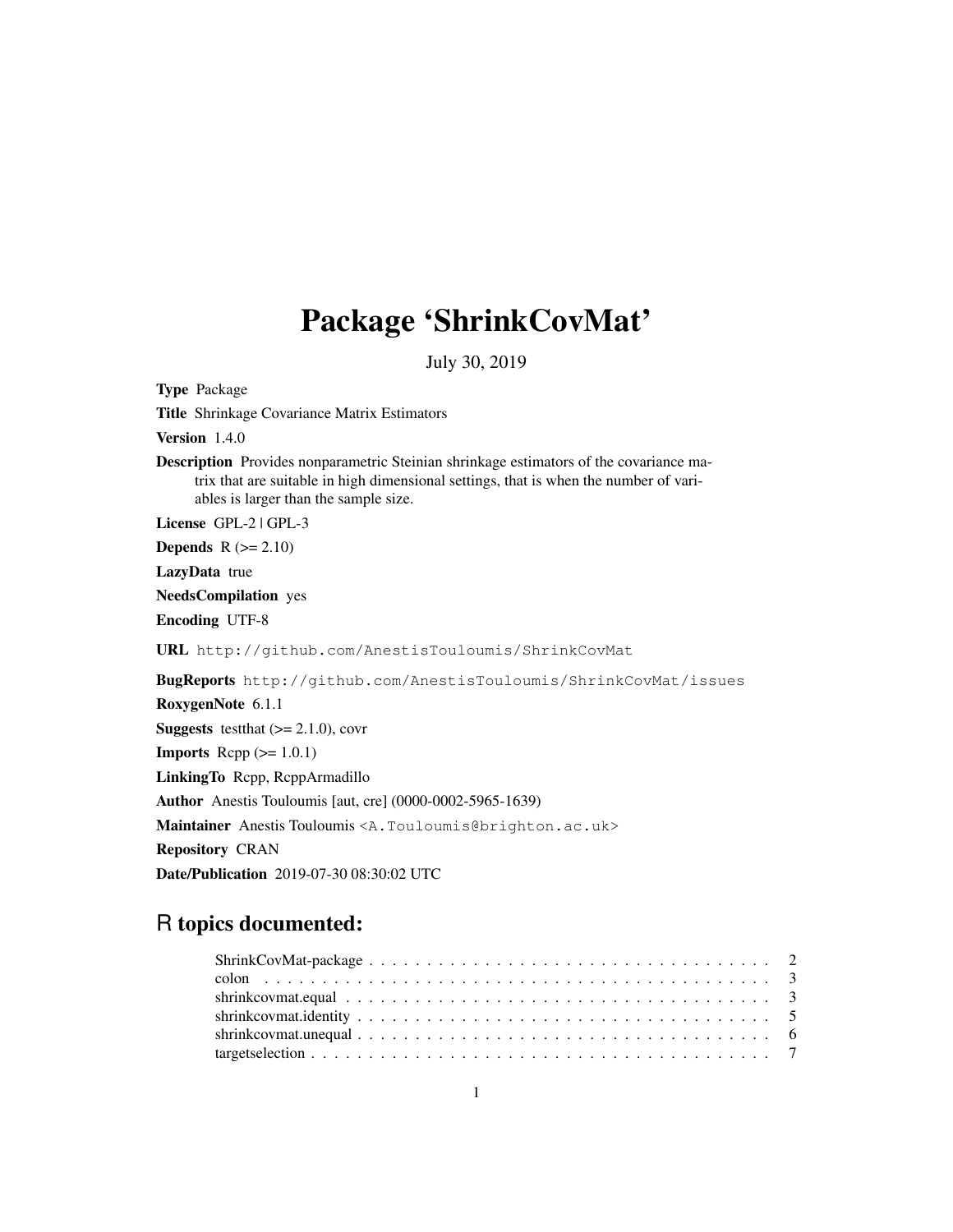```
ShrinkCovMat-package
```
*Shrinkage Covariance Matrix Estimators*

# Description

Provides nonparametric Stein-type shrinkage estimators of the covariance matrix that are suitable and statistically efficient when the number of variables is larger than the sample size. These estimators are non-singular and well-conditioned regardless of the dimensionality.

# Details

Each of the implemented shrinkage covariance matrix estimators is a convex linear combination of the sample covariance matrix and of a target matrix. Three options are considered for the target matrix: (a) the diagonal matrix with diagonal elements the average of the sample variances (shrinkcovmat.equal), (b) the diagonal matrix with diagonal elements the corresponding sample variances (shrinkcovmat.unequal), and (c) the identity matrix (shrinkcovmat.identity). The optimal shrinkage intensity determines how much the sample covariance matrix will be shrunk towards the selected target matrix. Estimation of the corresponding optimal shrinkage intensities is discussed in Touloumis (2015). The function targetselection is designed to ease the selection of the target matrix.

#### Author(s)

Anestis Touloumis

Maintainer: Anestis Touloumis <A.Touloumis@brighton.ac.uk>

# References

Touloumis, A. (2015) Nonparametric Stein-type Shrinkage Covariance Matrix Estimators in High-Dimensional Settings. *Computational Statistics & Data Analysis* 83, 251–261.

#### See Also

Useful links:

- http://github.com/AnestisTouloumis/ShrinkCovMat
- Report bugs at http://github.com/AnestisTouloumis/ShrinkCovMat/issues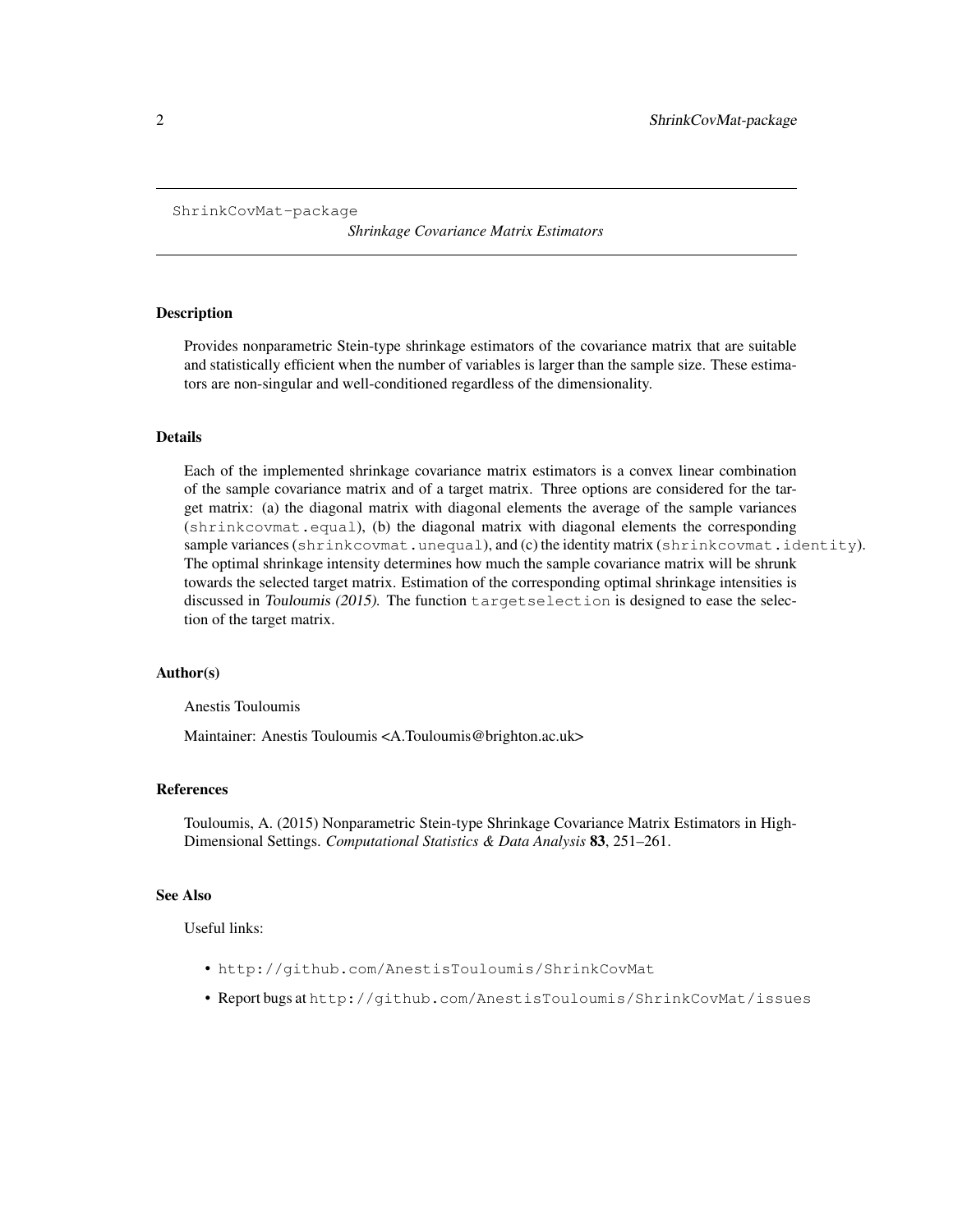#### Description

The dataset describes a colon cancer study (Alon et al., 1999) in which gene expression levels were measured on 40 normal tissues and on 22 tumor colon tissues. Note that a logarithmic (base 10) transformation has been applied to the gene expression levels.

#### Format

A data frame in which the rows correspond to 2000 genes and the columns to 62 tissues. The first 40 columns belong to the normal tissue group while the last 22 columns to the tumor colon tissue group.

#### Source

http://genomics-pubs.princeton.edu/oncology/affydata<sup>1</sup> # nolint [Last Assessed: 2016-05-21]

# References

Alon, U., Barkai, N., Notterman, D.A., Gish, K., Ybarra, S., Mack, D. and Levine, A.J. (1999) Broad patterns of gene expression revealed by clustering analysis of tumor and normal colon tissues probed by oligonucleotide arrays. *Proceedings of the National Academy of Sciences of the United States of America* 96, 6745–6750.

# Examples

```
data(colon)
summary(colon)
```
shrinkcovmat.equal *Shrinking the Sample Covariance Matrix Towards a Sphericity Matrix*

#### Description

Provides a nonparametric Stein-type shrinkage estimator of the covariance matrix that is a linear combination of the sample covariance matrix and of a diagonal matrix with the average of the sample variances on the diagonal and zeros elsewhere.

#### Usage

shrinkcovmat.equal(data, centered = FALSE)

<sup>1</sup>http://genomics-pubs.princeton.edu/oncology/affydata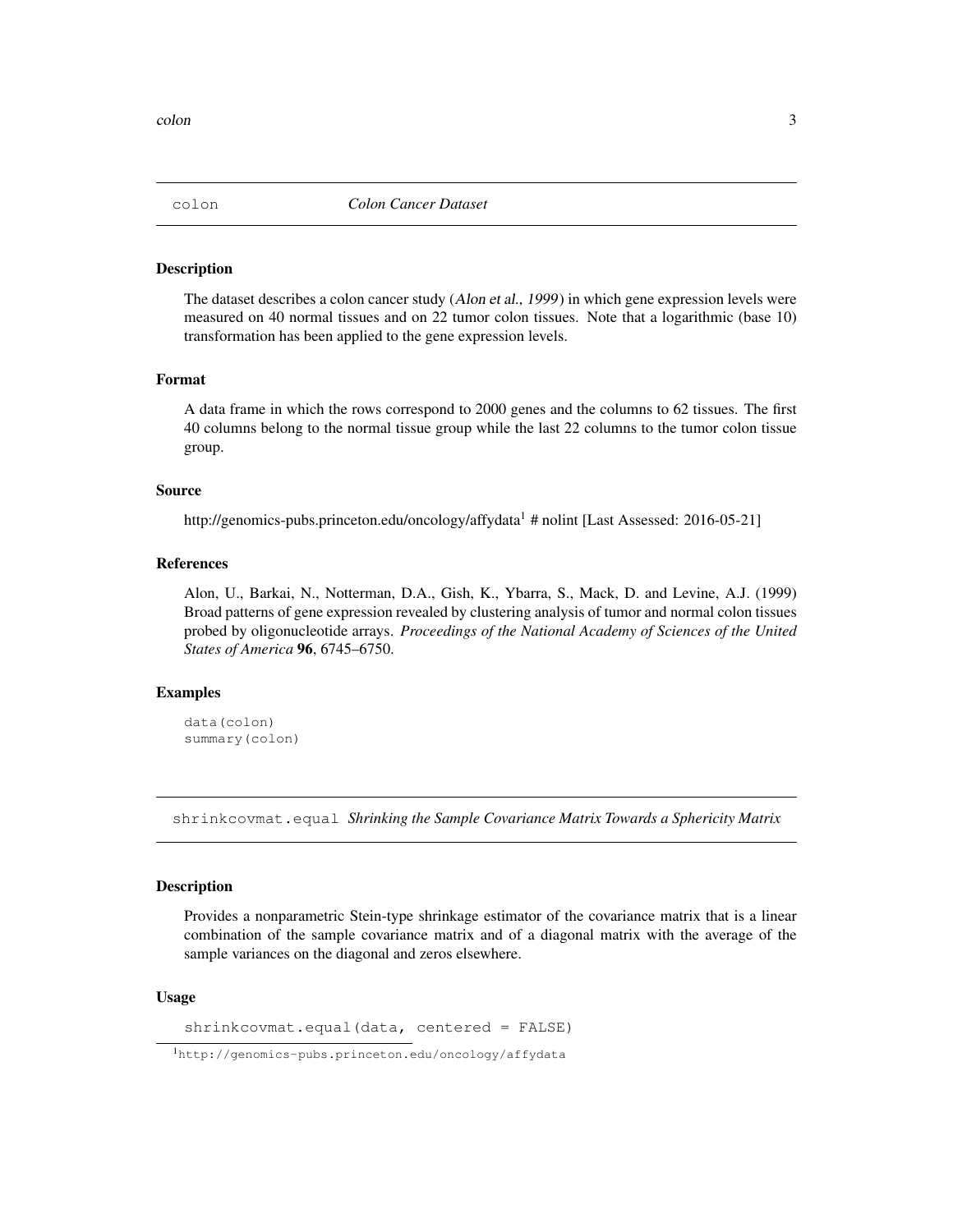#### Arguments

| data     | a numeric matrix containing the data.                       |
|----------|-------------------------------------------------------------|
| centered | a logical indicating if the mean vector is the zero vector. |

# Details

The rows of the data matrix data correspond to variables and the columns to subjects.

# Value

Returns an object of the class 'shrinkcovmathat' that has components:

| SigmaHat  | The Stein-type shrinkage estimator of the covariance matrix. |
|-----------|--------------------------------------------------------------|
| lambdahat | The estimated optimal shrinkage intensity.                   |
|           | sigmasample The sample covariance matrix.                    |
| Target    | The target covariance matrix.                                |
| centered  | If the data are centered around their mean vector.           |

# Author(s)

Anestis Touloumis

#### References

Touloumis, A. (2015) nonparametric Stein-type Shrinkage Covariance Matrix Estimators in High-Dimensional Settings. *Computational Statistics & Data Analysis* 83, 251–261.

# See Also

shrinkcovmat.unequal and shrinkcovmat.identity.

# Examples

```
data(colon)
normal_group <- colon[, 1:40]
tumor_group <- colon[, 41:62]
sigma_hat_normal_group <- shrinkcovmat.equal(normal_group)
sigma_hat_normal_group
sigma_hat_tumor_group <- shrinkcovmat.equal(tumor_group)
sigma_hat_tumor_group
```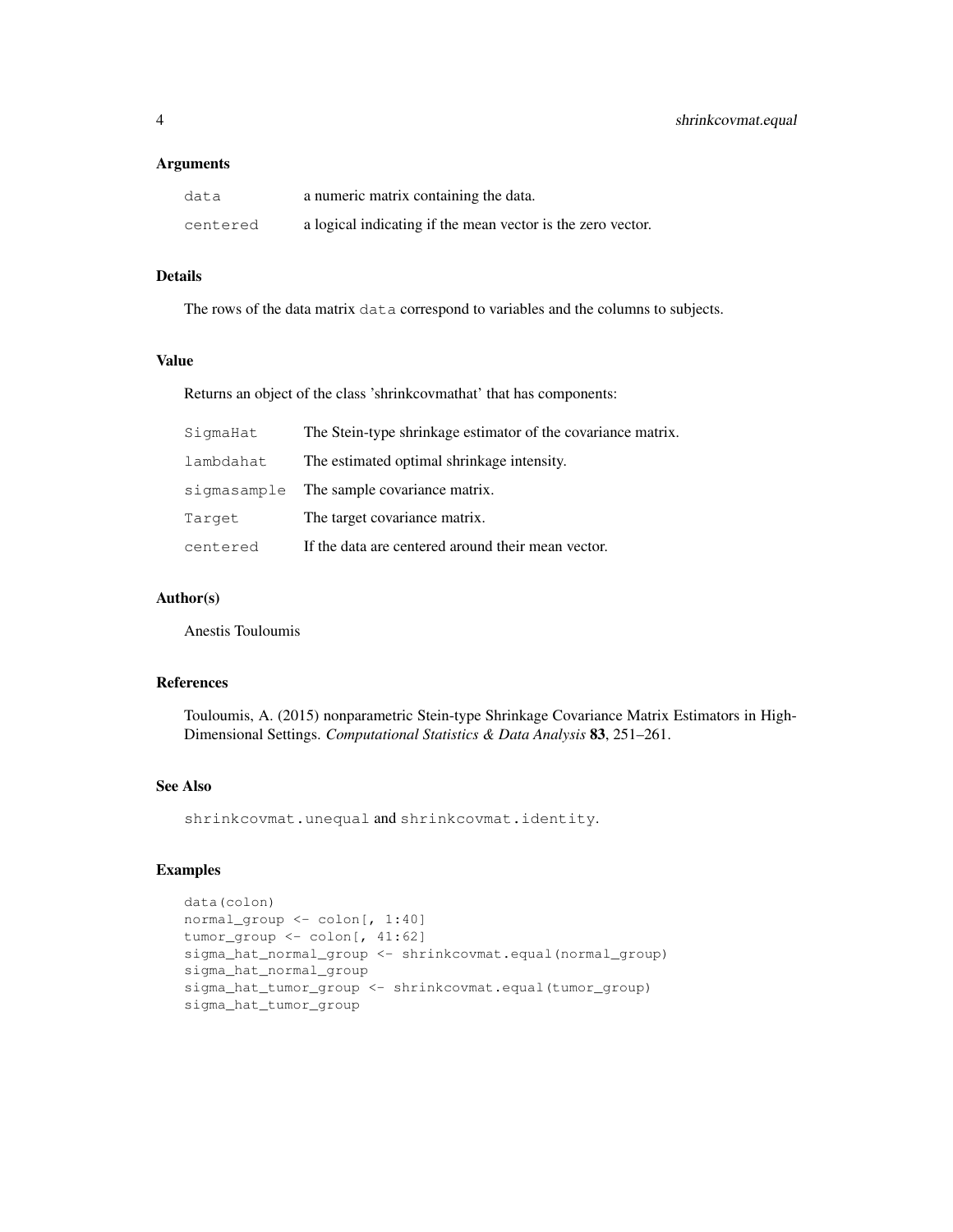shrinkcovmat.identity

*Shrinking the Sample Covariance Matrix Towards the Identity Matrix*

#### Description

Provides a nonparametric Stein-type shrinkage estimator of the covariance matrix that is a linear combination of the sample covariance matrix and of the identity matrix.

#### Usage

```
shrinkcovmat.identity(data, centered = FALSE)
```
#### Arguments

| data     | a numeric matrix containing the data.                       |
|----------|-------------------------------------------------------------|
| centered | a logical indicating if the mean vector is the zero vector. |

# Details

The rows of the data matrix data correspond to variables and the columns to subjects.

#### Value

Returns an object of the class 'shrinkcovmathat' that has components:

| Sigmahat  | The Stein-type shrinkage estimator of the covariance matrix. |
|-----------|--------------------------------------------------------------|
| lambdahat | The estimated optimal shrinkage intensity.                   |
|           | Sigmasample The sample covariance matrix.                    |
| Target    | The target covariance matrix.                                |
| centered  | If the data are centered around their mean vector.           |

#### Author(s)

Anestis Touloumis

# References

Touloumis, A. (2015) nonparametric Stein-type Shrinkage Covariance Matrix Estimators in High-Dimensional Settings. *Computational Statistics & Data Analysis* 83, 251–261.

# See Also

shrinkcovmat.equal and shrinkcovmat.unequal.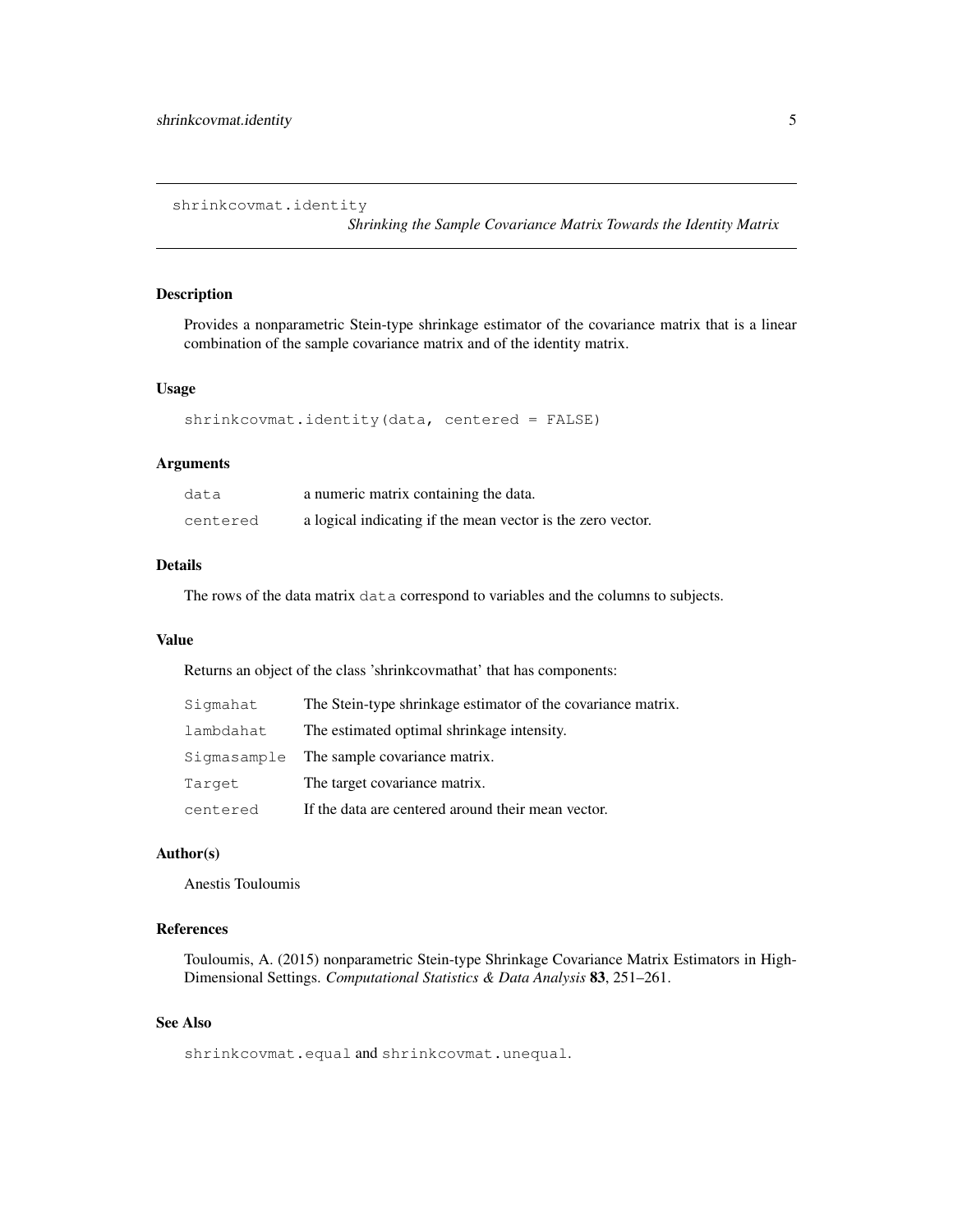# Examples

```
data(colon)
normal_group <- colon[, 1:40]
tumor_group <- colon[, 41:62]
sigma_hat_normal_group <- shrinkcovmat.identity(normal_group)
sigma_hat_normal_group
sigma_hat_tumor_group <- shrinkcovmat.identity(tumor_group)
sigma_hat_tumor_group
```
shrinkcovmat.unequal

*Shrinking the Sample Covariance Matrix Towards a Diagonal Matrix with Diagonal Elements the Sample Variances.*

# Description

Provides a nonparametric Stein-type shrinkage estimator of the covariance matrix that is a linear combination of the sample covariance matrix and of the diagonal matrix with elements the corresponding sample variances on the diagonal and zeros elsewhere.

#### Usage

```
shrinkcovmat.unequal(data, centered = FALSE)
```
#### Arguments

| data     | a numeric matrix containing the data.                                      |
|----------|----------------------------------------------------------------------------|
| centered | a logical indicating if the vectors are centered around their mean vector. |

#### Details

The rows of the data matrix data correspond to variables and the columns to subjects.

#### Value

Returns an object of the class 'shrinkcovmathat' that has components:

| Sigmahat  | The Stein-type shrinkage estimator of the covariance matrix. |
|-----------|--------------------------------------------------------------|
| lambdahat | The estimated optimal shrinkage intensity.                   |
|           | Sigmasample The sample covariance matrix.                    |
| Target    | The target covariance matrix.                                |
| centered  | If the data are centered around their mean vector.           |

# Author(s)

Anestis Touloumis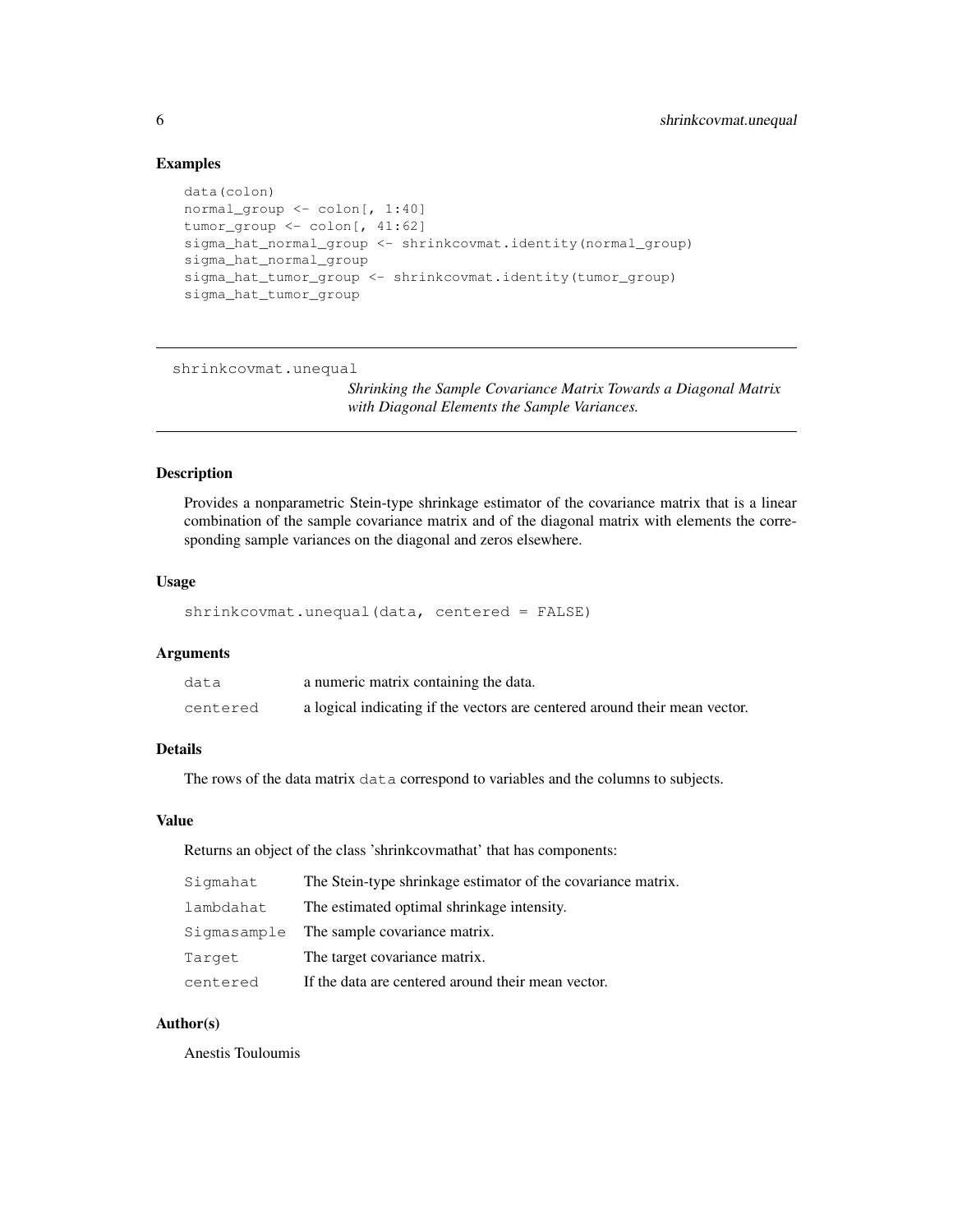# targetselection 7

# References

Touloumis, A. (2015) nonparametric Stein-type Shrinkage Covariance Matrix Estimators in High-Dimensional Settings. *Computational Statistics & Data Analysis* 83, 251–261.

# See Also

shrinkcovmat.equal and shrinkcovmat.identity.

#### Examples

```
data(colon)
normal_group <- colon[, 1:40]
tumor_group <- colon[, 41:62]
sigma_hat_normal_group <- shrinkcovmat.unequal(normal_group)
sigma_hat_normal_group
sigma_hat_tumor_group <- shrinkcovmat.unequal(tumor_group)
sigma_hat_tumor_group
```
targetselection *Target Matrix Selection*

# Description

Implements the rule of thumb proposed by Touloumis (2015) for target matrix selection. If the estimated optimal shrinkage intensities of the three target matrices are of similar magnitude, then the average and the range of the sample variances should be inspected in order to adopt the most plausible target matrix.

# Usage

```
targetselection(data, centered = FALSE)
```
#### Arguments

| data     | a numeric matrix containing the data.                       |
|----------|-------------------------------------------------------------|
| centered | a logical indicating if the mean vector is the zero vector. |

# Details

The rows of the data matrix data correspond to variables and the columns to subjects.